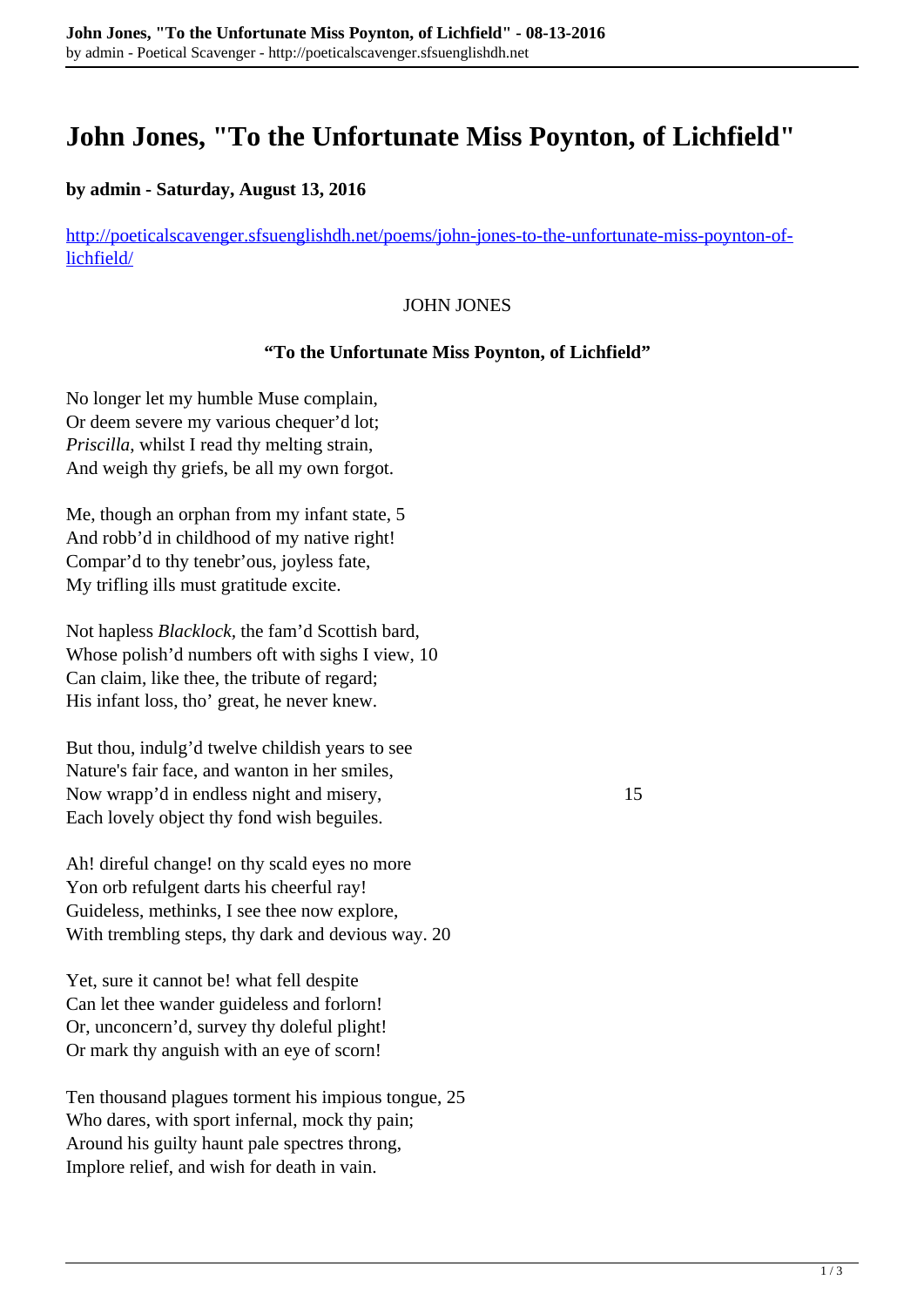The boon of heav'n, (nor greater heav'n can grant) The sacred text, must thou in vain unfold? 30 And shall thy thirsty soul for knowledge pant, Yet never wisdom's sacred fane behold?

It must be so--yet GOD corrects in love; Nor ought vain Man to let one murmur fall, Lest he in wrath his arrogance reprove; 35 Soon the great teacher DEATH unravels all.

But who, with stoic fortitude, could bear Thy pond'rous sorrow! thy acute distress! What bosom but by sympathy must share The poignant evils which thy life oppress! 40

Thou, with becoming sorrow, dost complain, And warble forth thy complicated woe; And who that hears thee can from tears refrain? Ah! who but must his friendly mite bestow.

Yet think not Fate on thy devoted head 45 Pours forth life's nauseous dregs with ill design; By sacred heaven-born Contemplation led From vice and folly, see thy soul refine.

Long may thy modest, meek, instructive Muse, (For such I hope thy ev'ry theme to find) 50 The balm of comfort o'er thy life diffuse, And joys celestial cheer thy pensive mind. KIDDERMINSTER, SEPT. 12, 1768.

## **NOTES:**

**Author** In her response to this poem (which immediately follows in the volume), Poynton identifies the author as "Mr. Jones of Kidderminster." This is probably the same John Jones that published *An Elegy on Winter, and other poems* (Birmingham, 1779). He's described on the title page as "school-master, in Kidderminster," and "the author of Poems on Several Subjects." Poynton also mentions that Jones was the author of a volume of the same title (4), though no copies appear to have survived. Kidderminster is located approximately seventeen miles southwest of Birmingham.

**Title** *Miss Poynton* "This Poem was occasioned by seeing Miss *Poynton*'s advertisement, requesting a subscription for her poems, (see *Birmingham Gazette* for Sept. 12, 1768,) the Author till then not having the least knowledge even of her name" [Text note]. Priscilla Poynton (1750-1801) was known as "the blind poetess of Lichfield," a cathedral city located in Staffordshire.

**7** *Tenebr'ous* "Full of darkness" (*OED*).